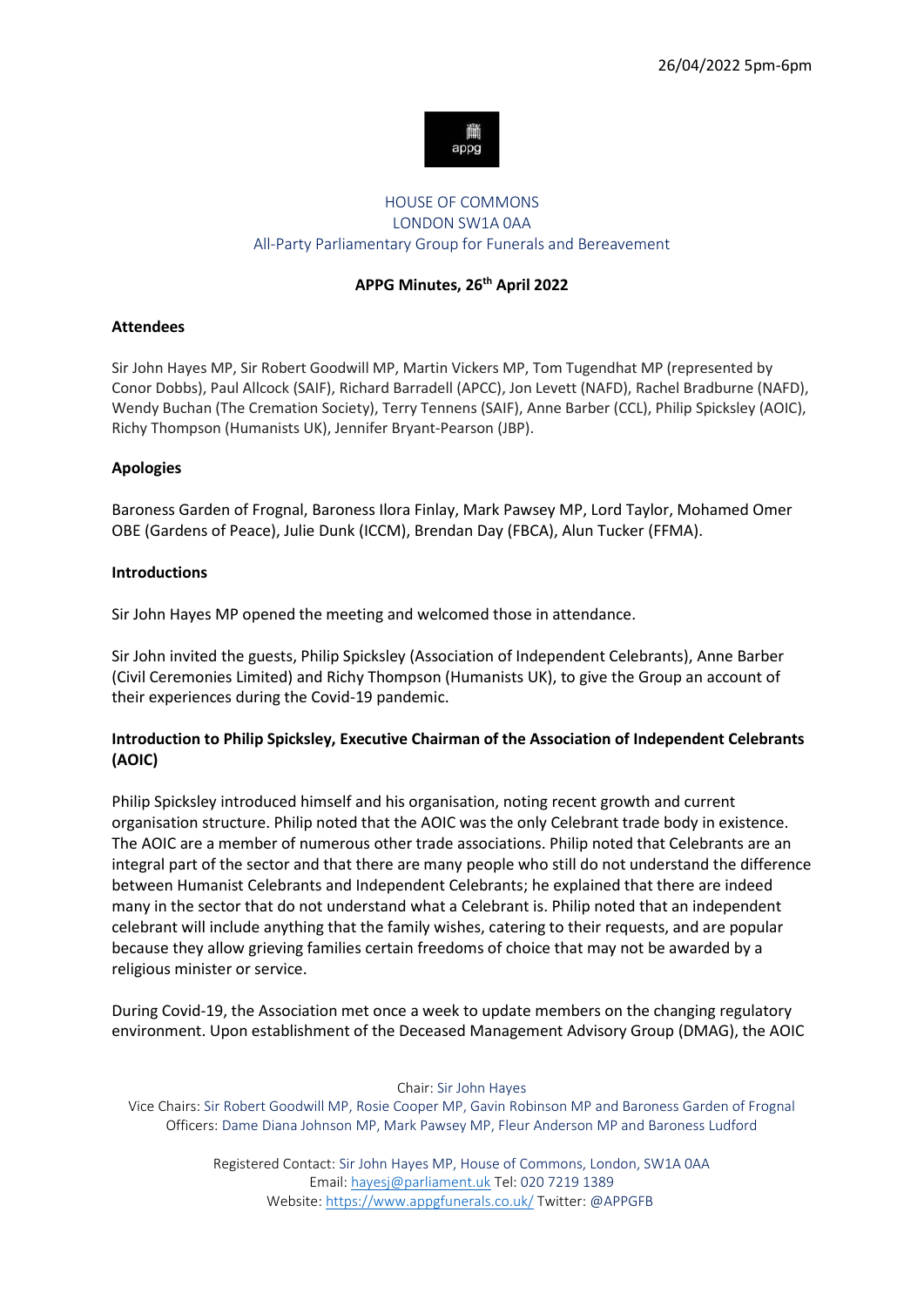expressed a wish to be involved, and they maintain a close relationship with members such as the NAFD, SAIF and the FFMA.

Philip noted the difficulty the AOIC experienced with changing regulations and government guidelines. He was concerned that Celebrants were overlooked during government communication and that had they been represented properly this issue would not have arisen.

Sir John Hayes MP thanked Philip for his contributions and his account of the pandemic and asked Anne Barber to speak.

Anne Barber introduced herself and her role at Civil Ceremonies Limited and explained that her role is to train Celebrants. Once accredited with the appropriate qualifications Celebrants will then join organisations such as the AOIC. Anne noted that the CCL maintain close relationships with their graduates.

Richy Thompson from Humanists UK then explained that Humanists are non-religious people who maintain a naturalistic view of the world. About 7% of the UK population identify as humanists – although the number of people who share the humanist view of life is much higher. Humanists UK have 100,000 members and supporters and have been active since 1896. Richy noted that there are 550 active Humanist Celebrants. Creating a personal service was made very difficult in the pandemic, where funerals had to be short and limited in attendees. Often funerals did not happen at all, with a ceremony taking place later. Humanists UK managed to communicate effectively with various government departments throughout the pandemic. The pastoral care side of Humanism was however, made more difficult due to restrictions.

Sir John thanked the speakers and noted the importance of all people and organisations involved in funerals and death care. Sir John noted a shared view about the significance of the roles they play in working with funeral directors. There is a need to recognise the role of people associated with funeral ceremonies.

Sir Robert Goodwill noted that a number of families opt for direct cremations, where a memorial event takes place after the death. Sir Robert asked if a Humanist or Celebrant could give a ceremony at a memorial event, when there has been an earlier direct cremation.

Anne Barber highlighted that the qualification CCL offers teaches people how to give a memorial service. Covid often meant that a memorial service was taking place sometimes up to a year after the death. Many families have yet to have the opportunity to hold such a service.

Paul Allcock noted that the conversation would need to take place at the point of direct cremation, and said that there are many people who have postponed funerals. There is currently an increase in demand for memorials, sometimes 18 months after the death. Funeral directors will still liaise with the celebrant in the traditional way.

Chair: Sir John Hayes

Vice Chairs: Sir Robert Goodwill MP, Rosie Cooper MP, Gavin Robinson MP and Baroness Garden of Frognal Officers: Dame Diana Johnson MP, Mark Pawsey MP, Fleur Anderson MP and Baroness Ludford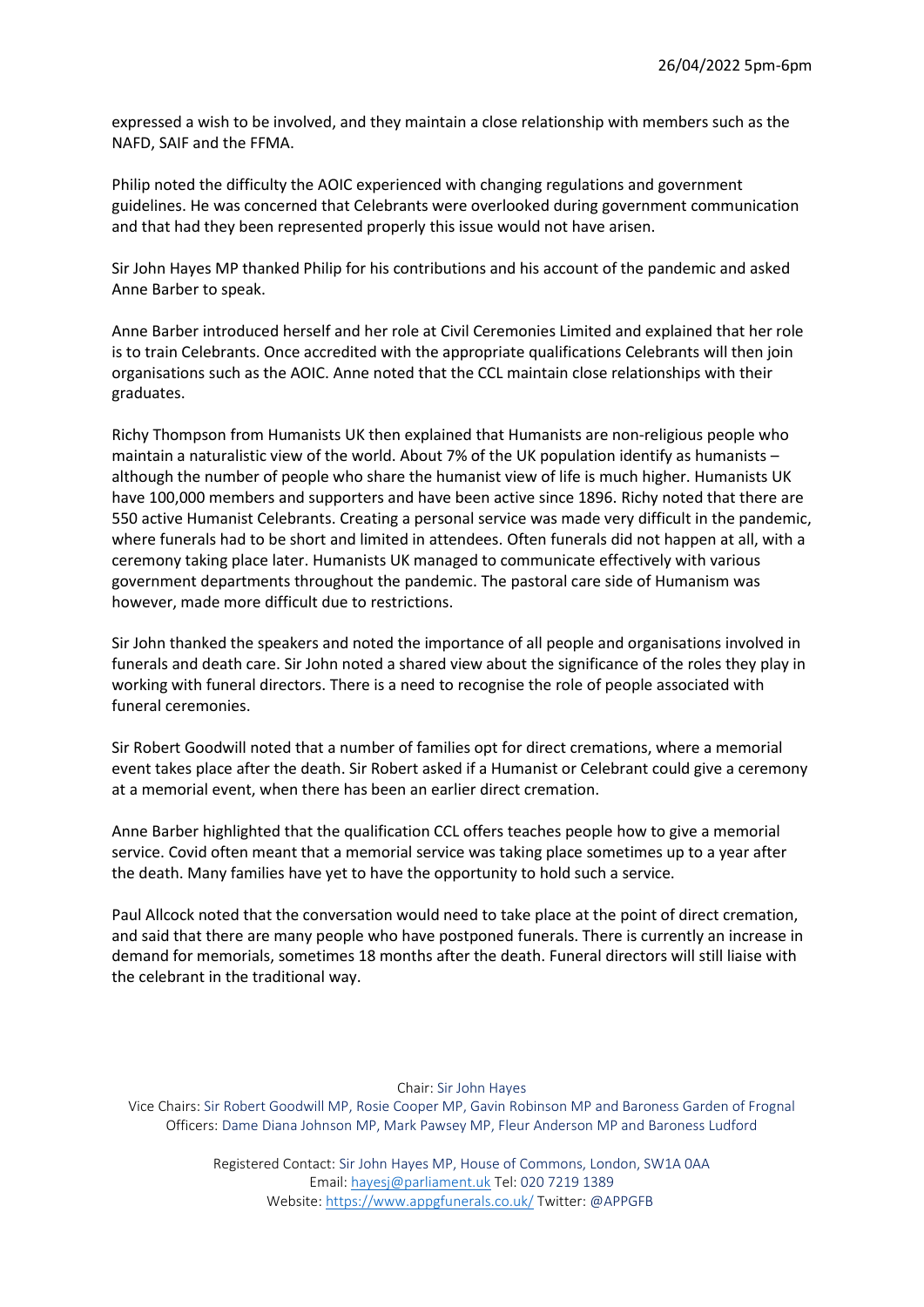## **Westminster Hall Debate: Covid-19 Inquiry**

Sir John noted the recent success of the APPG during the recent Westminster Hall debate where the Group received a very positive response from the Minister (Heather Wheeler MP) - noting that the Cabinet Office will include the deathcare sector in its terms of reference as frontline workers. Sir John has followed up with a letter to confirm the government's position.

# **Public Health Funerals (PHFs)**

Rachel Bradburne explained recent issues surrounding Public Health Funerals (PHFs), specifically in the last 6 months. NAFD is concerned by the QSA (Quaker Social Action) report published in June last year, on the inconsistency in the provision of PHFs.

Some local authorities (LAs) are not carrying out their responsibilities correctly according to the QSA report. These issues are: guidance not being followed, ashes not being returned, and untimely action. In some cases it can take up to a year for decisions to be made. Rachel confirmed that she has liaised with Julie Dunk (ICCM) who shares this concern. Some London boroughs are not coping with the sheer amount of PHFs. LAs have limited budgets, so are struggling to cope. The NAFD is asking all LAs to look at policy and procedure and see if they comply with the government guidance. Rachel reminded the Group that training is available for Local Authorities to ensure they are meeting the standard expected of them – this training can be provided by the ICCM.

Sir John noted his support for these issues and highlighted the responsibility of LAs to behave appropriately. Sir John agreed that PHFs should maintain a minimum standard and that this should not be too hard to achieve. If PHFs are failing then it is the APPG's responsibility to bring this to the government's attention. Sir John noted that PHFs should meet a basic human standard. The Group must make it very clear to government that PHFs must be meeting that standard.

Wendy Buchan explained that the Churches Funerals Group is about to publish guidance on PHFs and best practice. It would be beneficial to liaise with them.

Paul Allcock agreed it is important that there is a standard for all to follow. Many PHFs have minimal attendance, but it should not make any difference to the service that is provided to the dead. There has to be a duty of respect and care to the dead – whether or not people are in attendance.

Sir John noted that in some instances LAs prevented any attendance to PHFs and this mustn't be the case.

Sir Robert noted that one of the reasons why unattended cremations take place, is that having a cremation at the end of the day is much cheaper. Some LAs take the view that if families want to attend the funeral then they can pay for it. If the option is too easily accessible, then we might see many families who can pay for a funeral themselves, using PHFs. We must find the right balance.

Sir John said that the Group should ask government to reinforce core standards, noting he does not think it appropriate for LAs to decide who attends.

Chair: Sir John Hayes

Vice Chairs: Sir Robert Goodwill MP, Rosie Cooper MP, Gavin Robinson MP and Baroness Garden of Frognal Officers: Dame Diana Johnson MP, Mark Pawsey MP, Fleur Anderson MP and Baroness Ludford